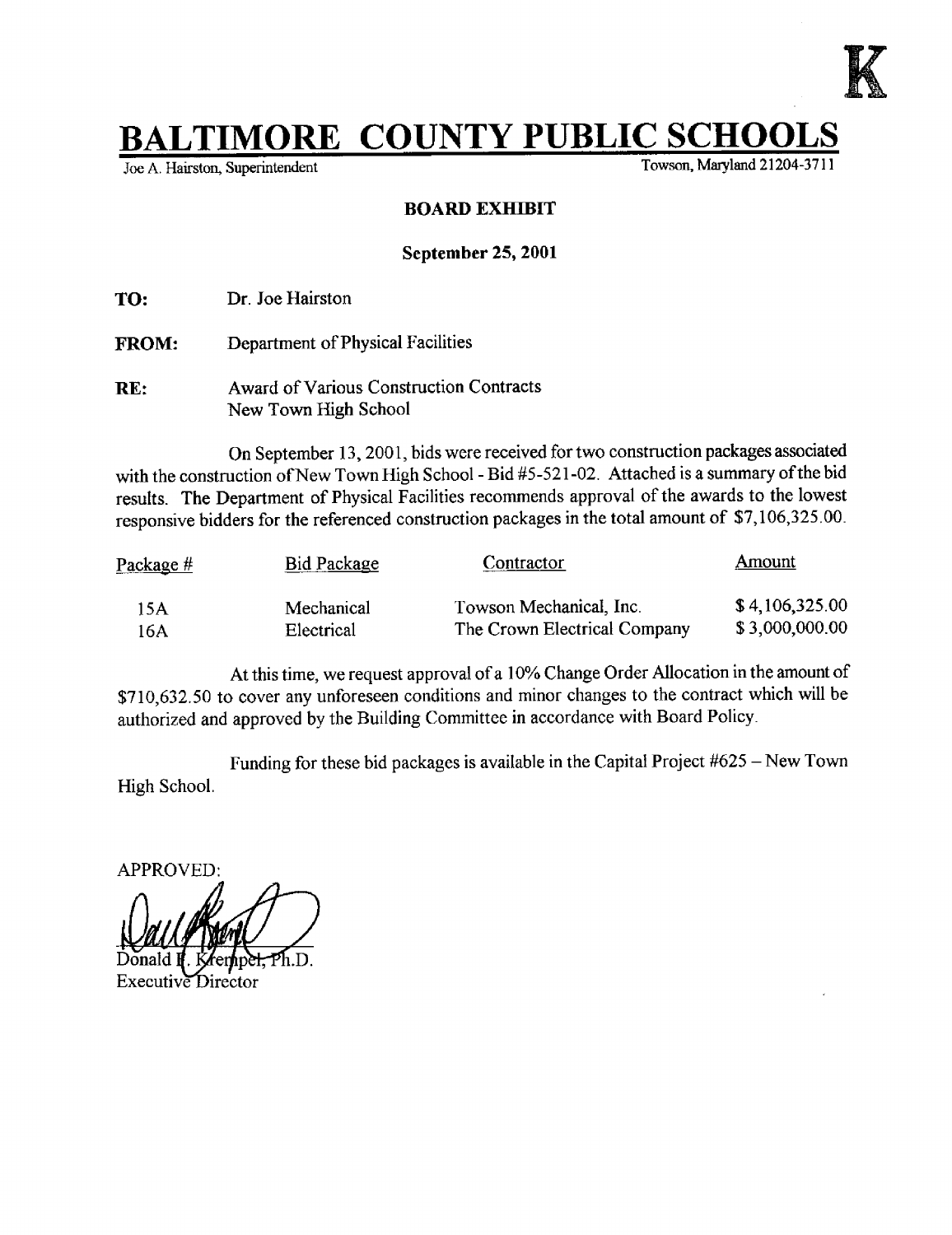## BALTIMORE COUNTY PUBLIC SCHOOLS NEW TOWN HIGH SCHOOL PACKAGE 15A - MECHANICAL CONTRACT

|                                                               | <b>Bidder's Name</b>    |                               |                                       |
|---------------------------------------------------------------|-------------------------|-------------------------------|---------------------------------------|
|                                                               | Towson Mechanical, Inc. | G. E. Tignall & Company, Inc. | <b>C&amp;H Mechanical Corporation</b> |
| <b>Base Bid Price:</b>                                        | \$4,093,000.00          | \$4,192,000.00                | \$4,416,000.00                        |
| Alternate #1:<br>Provide Air<br>Conditioning for<br>Gymnasium | \$13,325.00             | \$28,500.00                   | \$15,500.00                           |
| <b>Base Bid Plus</b><br>Alternate #1                          | \$4,106,325.00          | \$4,220,500.00                | \$4,431,500.00                        |

 $\sim 10^{11}$